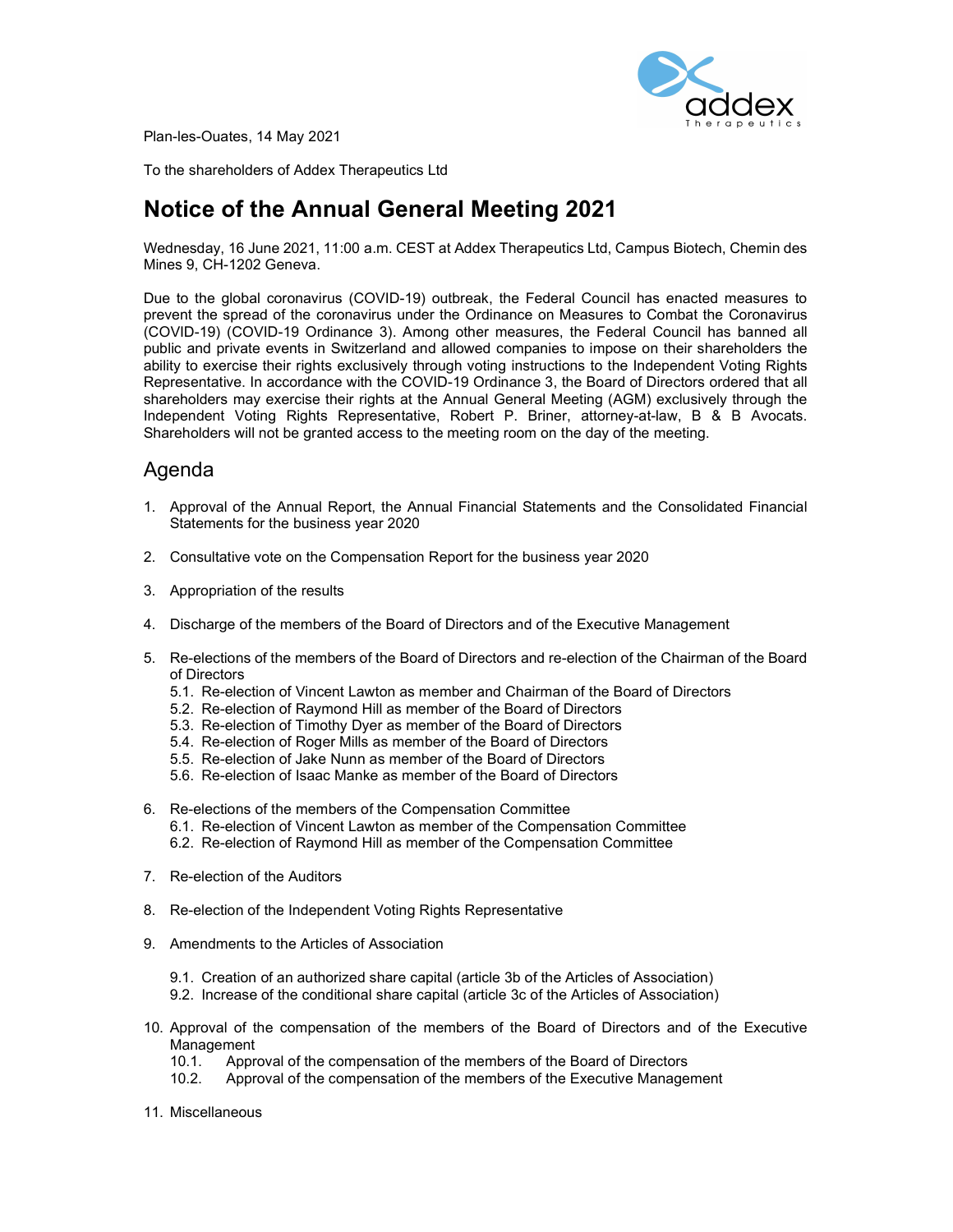## Motions and Explanations

## 1. Approval of the Annual Report, the Annual Financial Statements and the Consolidated Financial Statements for the business year 2020

The Board of Directors **proposes** to approve the Annual Report, the Annual Financial Statements and the Consolidated Financial Statements for the business year 2020.

## 2. Consultative vote on the Compensation Report for the business year 2020

The Board of Directors **proposes** to endorse the Compensation Report 2020. This vote is consultative.

## **Explanation**

In line with the recommendations of the Swiss Code of Best Practice for Corporate Governance, the Board of Directors has decided to submit the Compensation Report to the shareholders for a consultative vote. The Compensation Report includes the content required by law and furthermore describes the compensation system and its application in the business year under review.

## 3. Appropriation of the results

The Board of Directors **proposes** to carry forward the loss of CHF 11,782,044 for the business year 2020.

## 4. Discharge of the members of the Board of Directors and of the Executive Management

The Board of Directors **proposes** that discharge be granted to the members of the Board of Directors and the Executive Management for their activities in the business year 2020.

## 5. Re-elections of the members of the Board of Directors and re-election of the Chairman of the Board of Directors

The Board of Directors proposes the re-election of its members Vincent Lawton, Raymond Hill, Timothy Dyer, Roger Mills, Jake Nunn and Isaac Manke for a term of one year each; and the reelection of Vincent Lawton as its Chairman.

## **Explanation**

Pursuant to article 16 of the Articles of Association, the members of the Board of Directors and the Chairman must be elected annually at the AGM; re-election is possible.

5.1. Re-election of Vincent Lawton as member and Chairman of the Board of Directors The Board of Directors **proposes** to re-elect Vincent Lawton as a member of the Board of Directors and as Chairman of the Board of Directors for a term of office extending until completion of the next AGM.

## 5.2. Re-election of Raymond Hill as member of the Board of Directors

The Board of Directors **proposes** to re-elect Raymond Hill as a member of the Board of Directors for a term of office extending until completion of the next AGM.

- 5.3. Re-election of Timothy Dyer as member of the Board of Directors The Board of Directors **proposes** to re-elect Timothy Dyer as a member of the Board of Directors for a term of office extending until completion of the next AGM.
- 5.4. Re-election of Roger Mills as member of the Board of Directors The Board of Directors **proposes** to re-elect Roger Mills as a member of the Board of Directors for a term of office extending until completion of the next AGM.
- 5.5. Re-election of Jake Nunn as member of the Board of Directors The Board of Directors **proposes** to re-elect Jake Nunn as a member of the Board of Directors for a term of office extending until completion of the next AGM.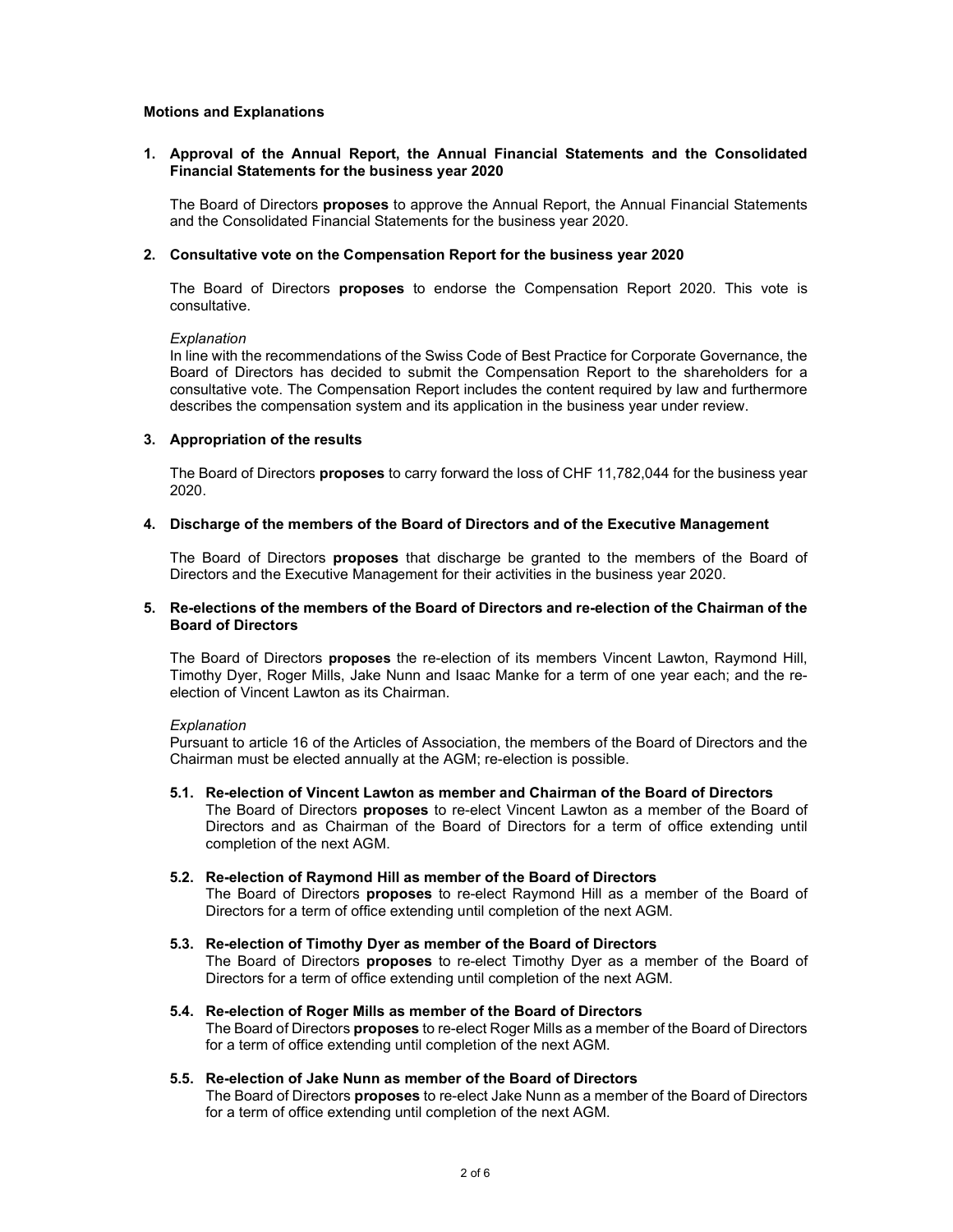## 5.6. Re-election of Isaac Manke as member of the Board of Directors

The Board of Directors proposes to re-elect Isaac Manke as a member of the Board of Directors for a term of office extending until completion of the next AGM.

### 6. Re-elections of the members of the Compensation Committee

The Board of Directors proposes the re-election of Vincent Lawton and Raymond Hill as members of the Compensation Committee.

#### **Explanation**

Pursuant to article 20 of the Articles of Association, the members of the Compensation Committee have to be elected by the shareholders. The term of office is one year; re-election is possible.

- 6.1. Re-election of Vincent Lawton as member of the Compensation Committee The Board of Directors **proposes** to re-elect Vincent Lawton as a member of the Compensation Committee for a term of office extending until completion of the next AGM.
- 6.2. Re-election of Raymond Hill as member of the Compensation Committee The Board of Directors **proposes** to re-elect Raymond Hill as a member of the Compensation Committee for a term of office extending until completion of the next AGM.

## 7. Re-election of the Auditors

The Board of Directors **proposes** the re-election of BDO AG as Auditors for a term of office extending until completion of the next AGM.

#### 8. Re-election of the Independent Voting Rights Representative

The Board of Directors proposes to re-elect Robert P. Briner, attorney-at-law, B & B Avocats, Cours des Bastions 5, CH-1205 Geneva, as the Independent Voting Rights Representative for a term of office extending until completion of the next AGM.

#### **Explanations**

Pursuant to article 13 of the Articles of Association, the Independent Voting Rights Representative has to be elected by the shareholders. The term of office is one year; re-election is possible.

## 9. Amendments to the Articles of Association 9.1. Creation of an authorized share capital (article 3b of the Article of Association)

The Board of Directors **proposes** (i) to create an authorized share capital in an amount of CHF 24,636,476 expiring on 16 June 2023 and accordingly (ii) to adopt a new article 3b of the Articles of Association as follows:

| Version telle que proposée par le Conseil d'Administration       | Version as proposed by the Board of Directors                       |
|------------------------------------------------------------------|---------------------------------------------------------------------|
| Texte faisant foi / Binding version:                             | Traduction informelle en anglais / Informal English<br>translation: |
|                                                                  |                                                                     |
| Article 3b                                                       | Article 3b                                                          |
| Capital-actions autorisé                                         | <b>Authorized Share Capital</b>                                     |
| Jusqu'au 16 juin 2023, le conseil d'administration peut          | The Board of Directors shall be authorized, at any time             |
| augmenter le capital-actions d'un montant de CHF                 | until 16 June 2023 to increase the share capital in an              |
| 24,636,476 - par l'émission de 24,636,476 actions nominatives    | amount of CHF 24,636,476.- through the issuance of                  |
| entièrement libérées d'une valeur nominale de CHF1               | 24,636,476 fully paid registered shares with a nominal              |
| chacune. Une augmentation du capital-actions en plusieurs        | value of CHF 1 each. An increase in partial amounts shall           |
| tranches est autorisée. Le conseil d'administration détermine    | be permitted. The Board of Directors shall determine the            |
| le prix d'émission, le moyen de paiement, la date d'émission     | issue price, the type of payment, the date of issue of new          |
| des nouvelles actions, les conditions d'exercice des droits de   | shares, the conditions for the exercise of pre-emptive              |
| souscription préférentiels et la date à partir de laquelle les   | rights and the beginning date for dividend entitlement. In          |
| nouvelles actions donnent droit au paiement d'un dividende. A    | this regard, the Board of Directors may issue new shares            |
| cet égard, le conseil d'administration peut émettre de nouvelles | by means of a firm underwriting through a banking                   |
| actions par une souscription ferme opérée au travers d'une       | institution, a syndicate or another third party with a              |
| institution bancaire, d'un syndicat ou de tout autre tiers       | subsequent offer of these shares to the current                     |
| comprenant une offre subséquente de ces actions aux              | shareholders (unless the pre-emptive rights of current              |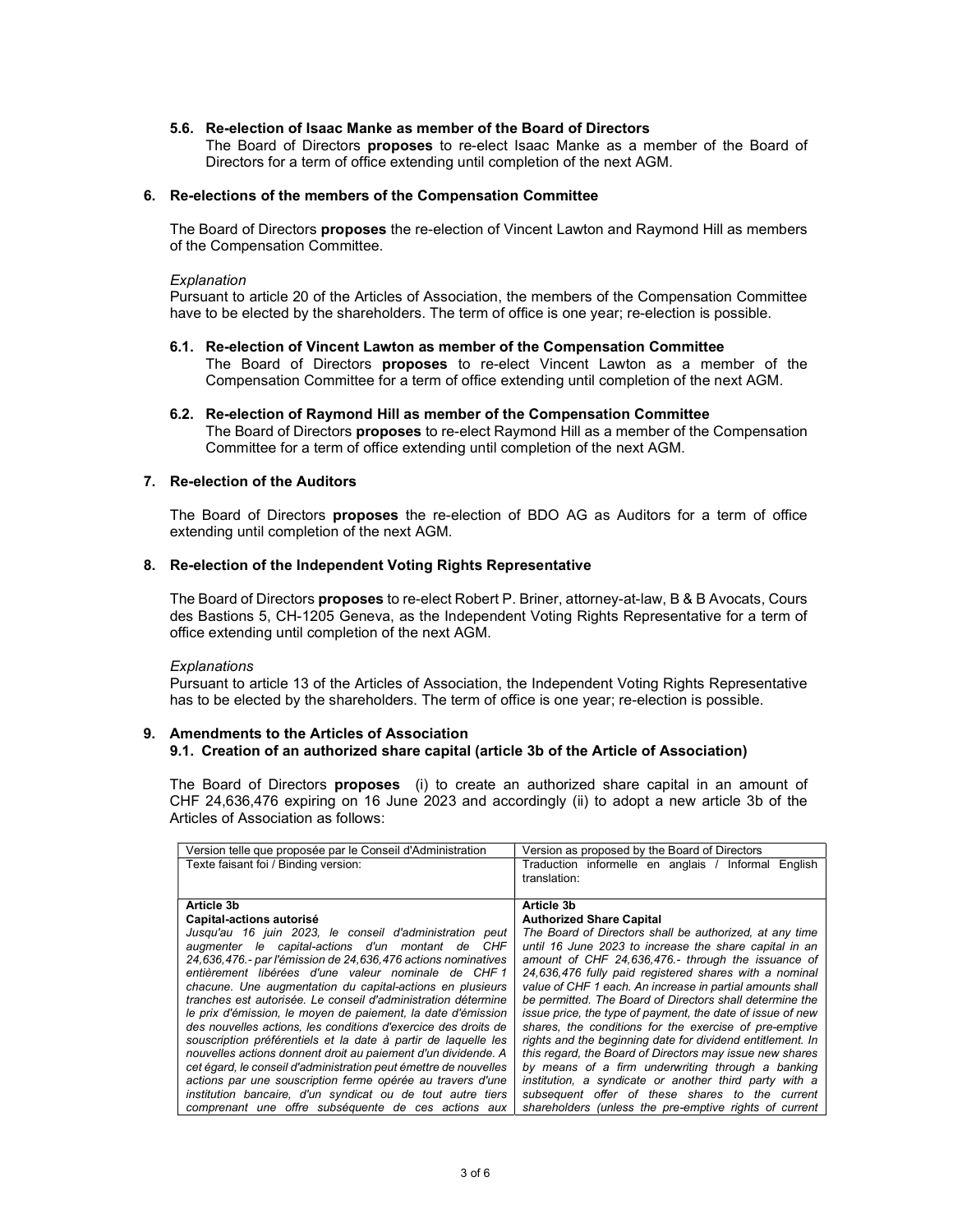| actionnaires actuels (à moins que les droits de souscription<br>préférentiels des actionnaires actuels ne soient supprimés). Le<br>conseil d'administration peut laisser se périmer les droits de<br>souscription préférentiels qui n'ont pas été exercés; il peut<br>également vendre aux conditions du marché ces droits et/ou<br>les actions liées aux droits de souscription préférentiels<br>accordés mais non exercés, ou les utiliser dans un autre but<br>conforme à l'intérêt de la Société.                                                                                                                                                                                                                                                                                                                                                                                                                                                                                                                                                                   | shareholders are excluded). The Board of Directors may<br>permit pre-emptive rights that have not been exercised to<br>expire or it may place these rights and/or shares as to<br>which pre-emptive rights have been granted but not<br>exercised, at market conditions or use them for other<br>purposes in the interest of the Company.                                                                                                                                                                                                                                                                                                                                                                                                                                                                                                                                                                                                                                        |
|-------------------------------------------------------------------------------------------------------------------------------------------------------------------------------------------------------------------------------------------------------------------------------------------------------------------------------------------------------------------------------------------------------------------------------------------------------------------------------------------------------------------------------------------------------------------------------------------------------------------------------------------------------------------------------------------------------------------------------------------------------------------------------------------------------------------------------------------------------------------------------------------------------------------------------------------------------------------------------------------------------------------------------------------------------------------------|----------------------------------------------------------------------------------------------------------------------------------------------------------------------------------------------------------------------------------------------------------------------------------------------------------------------------------------------------------------------------------------------------------------------------------------------------------------------------------------------------------------------------------------------------------------------------------------------------------------------------------------------------------------------------------------------------------------------------------------------------------------------------------------------------------------------------------------------------------------------------------------------------------------------------------------------------------------------------------|
| La souscription et l'acquisition des nouvelles actions, ainsi que<br>tout transfert subséquent, sont soumis aux restrictions prévues<br>à l'article 5 des présents<br>statuts.                                                                                                                                                                                                                                                                                                                                                                                                                                                                                                                                                                                                                                                                                                                                                                                                                                                                                          | The subscription and acquisition of the new shares, as<br>well as each subsequent transfer of the shares, shall be<br>subject to the restrictions of Article 5 of the Articles of<br>Association.                                                                                                                                                                                                                                                                                                                                                                                                                                                                                                                                                                                                                                                                                                                                                                                |
| Le conseil d'administration peut restreindre ou exclure les<br>droits de souscription préférentiels des actionnaires et les<br>attribuer à des tiers si les actions liées à ces droits doivent être<br>utilisées (1) pour acquérir des entreprises, des parties<br>d'entreprises ou des participations, ou pour réaliser de<br>nouveaux investissements, ou, dans l'hypothèse d'un<br>placement d'actions, pour financer ou refinancer de telles<br>transactions; ou (2) dans le but de faire participer un partenaire<br>stratégique (y compris dans l'hypothèse d'une offre publique<br>d'acquisition) ou dans le but d'étendre le cercle de<br>l'actionnariat dans certains marchés financiers; ou (3) pour<br>l'octroi aux banques impliquées dans le placement des actions<br>d'une option de sur-allocation (greenshoe) jusqu'à 20 pour<br>cent, ou (4) afin de lever des capitaux de façon rapide et<br>flexible, dans les cas où cela ne pourrait pas être réalisé sans<br>exclure les droits de souscription préférentiels légaux des<br>actionnaires actuels. | The Board of Directors is authorized to restrict or exclude<br>the pre-emptive rights of shareholders and allocate such<br>rights to third parties if the shares are to be used (1) for<br>the acquisition of enterprises, parts of an enterprise, or<br>participations, or for new investments, or, in case of a<br>share placement, for the financing or refinancing of such<br>transactions; or (2) for the purpose of the participation of<br>strategic partners (including in the event of a public tender<br>offer) or for the purpose of an expansion of the<br>shareholder constituency in certain investor markets or<br>(3) for the granting of an over-allotment option<br>(Greenshoe) of up to 20 percent to the banks involved in<br>connection with a placement of shares, or (4) for raising<br>capital in a fast and flexible manner, which would not be<br>achieved without the exclusion of the statutory pre-<br>emptive rights of the existing shareholders. |

#### Explanations:

Through two capital increases executed on 8 January 2021 and 23 April 2021 the Board of Directors used up the Company's authorized share capital as approved by the general meeting on 9 June 2020. At present the Company has, therefore, no authorized share capital. The Board of Directors would like to retain full flexibility in connection with possible future financing of the Company and hence proposes to create authorized share capital in the amount of CHF 24,636,476, expiring on 16 June 2023, authorizing the Board of Directors to issue up to 24,636,476 fully paid registered shares with a nominal value of CHF 1 each.

## 9.2. Increase of the conditional share capital (article 3c of the Articles of Association)

The Board of Directors **proposes** (i) to increase the conditional share capital by a total amount of CHF 8,212,159 from CHF 16,424,317 to CHF 24,636,476 as further explained below and accordingly (ii) to amend article 3c of the Articles of Association as follows:

| Version telle que proposée par le Conseil d'Administration<br>(texte actuel et inchangé en caractères normaux; suppressions<br>en gras, italique et barré; modifications en gras et italique): | Version as proposed by the Board of Directors (current<br>and unchanged wording in normal font; deletions in bold,<br>italics and stricken through; amendments in bold and<br>italics): |
|------------------------------------------------------------------------------------------------------------------------------------------------------------------------------------------------|-----------------------------------------------------------------------------------------------------------------------------------------------------------------------------------------|
| Texte faisant foi / Binding version:                                                                                                                                                           | Traduction informelle en anglais / Informal English<br>translation:                                                                                                                     |
| Article 3c                                                                                                                                                                                     | Article 3c                                                                                                                                                                              |
| <b>Capital-actions conditionnel</b>                                                                                                                                                            | <b>Conditional Share Capital</b>                                                                                                                                                        |
| A) Le capital-actions de la Société peut être augmenté d'un                                                                                                                                    | A) The share capital of the Company may be increased                                                                                                                                    |
| CHF 10,557,419.<br>maximum<br>montant total<br>de                                                                                                                                              | by a maximum aggregate amount of CHF 10'557'419-                                                                                                                                        |
| CHF 18'769'578.- par l'émission de <del>10.557,419</del> 18'769'578                                                                                                                            | <b>CHF 18,769,578.</b> – through the issuance of a maximum                                                                                                                              |
| actions nominatives au maximum, entièrement libérées et                                                                                                                                        | of 40'557'419 18,769,578 registered shares, which shall                                                                                                                                 |
| d'une valeur nominale de CHF 1 chacune. liées à l'exercice                                                                                                                                     | be fully paid-in, with a par value of CHF 1 per share by the                                                                                                                            |
| des droits d'option ou des droits de souscription attachés aux                                                                                                                                 | exercise of option rights or subscription rights attached to                                                                                                                            |
| bons de jouissance attribués aux employés, aux membres du                                                                                                                                      | bons de jouissance which the employees, directors and/or                                                                                                                                |
| conseil d'administration et/ou aux consultants de la Société ou                                                                                                                                | consultants of the Company or a group company are                                                                                                                                       |
| d'une autre société du groupe en fonction des règles                                                                                                                                           | granted according to respective regulations of the Board                                                                                                                                |
| respectives adoptées par le conseil d'administration. Les droits                                                                                                                               | of Directors. The pre-emptive rights of the shareholders                                                                                                                                |
| de souscription préférentiels des actionnaires sont exclus.                                                                                                                                    | are excluded. The acquisition of registered shares                                                                                                                                      |
| L'acquisition d'actions nominatives par l'exercice des droits                                                                                                                                  | through the exercise of option rights or subscription rights                                                                                                                            |
| d'option ou des droits de souscription attachés aux bons de                                                                                                                                    | granted to the holders of bons de jouissance and the                                                                                                                                    |
|                                                                                                                                                                                                |                                                                                                                                                                                         |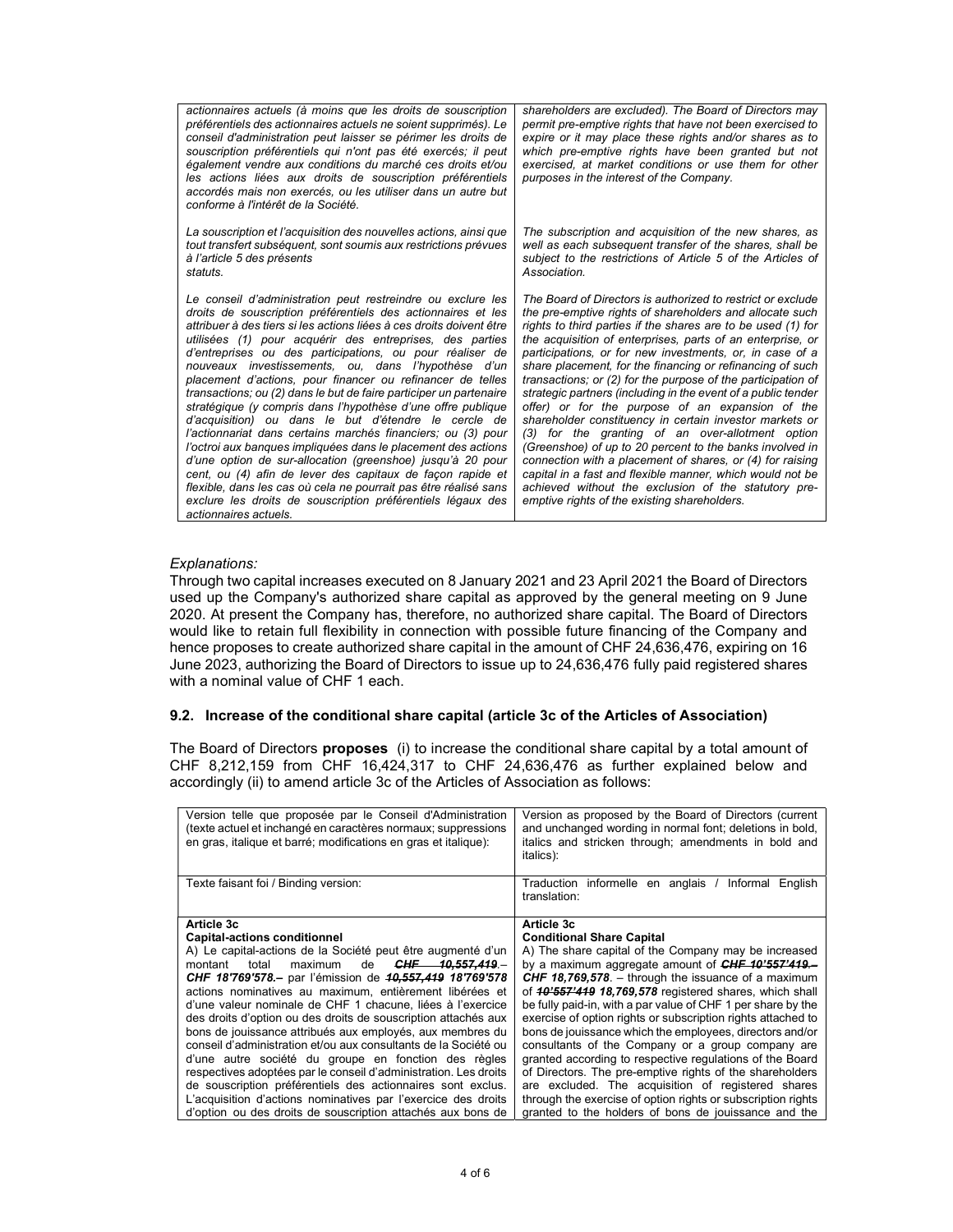| jouissance et le transfert subséquent des actions nominatives   subsequent transfer of the registered shares shall be |                                                               |
|-----------------------------------------------------------------------------------------------------------------------|---------------------------------------------------------------|
| sont soumis aux restrictions prévues à l'article 5 des présents                                                       | subiect to the transfer restrictions provided in Article 5 of |
| Statuts. $($ $)$                                                                                                      | the Articles of Association. ()                               |

## **Explanations**

At present, the Company has a conditional share capital in a total amount of CHF 16,424,317. Pursuant to article 3c(A) of the Articles of Association the share capital may be increased by a maximum amount of CHF 10,557,419 by issuing a maximum of up to 10,557,419 shares with a nominal value of CHF 1 each, under the exclusion of shareholders' pre-emptive subscription rights, to directors, employees or consultants of the Company or a Group company who exercise option rights or subscription rights attached to equity sharing certificates (bons de jouissance; Genussscheine) granted to them under the Company's equity incentive plans (the "Equity Incentive Plan Conditional Share Capital"). The Board of Directors would like to continue the targeted use of options and subscription rights attached to equity sharing certificates as a long-term incentive and as a means to motivate directors, employees and consultants to invest further in Addex shares, and hence proposes increasing the amount of conditional share capital reserved for such purposes by an amount of CHF 8,212,159 from CHF 10,557,419 to CHF 18,769,578.

## 10. Approval of the compensation of the members of the Board of Directors and of the Executive Management

## 10.1. Approval of the compensation of the members of the Board of Directors

The Board of Directors **proposes** the approval of the maximum total compensation amount of CHF 600,000 for the members of the Board of Directors for the term of office from the 2021 AGM until the 2022 AGM.

## **Explanations**

The proposed amount covers the fixed monetary compensation, variable monetary compensation based on board meeting attendance, the fair value of the variable equity incentive unit grants and related social security contributions. Although the actual total compensation for the Board of CHF 217,959 for the period from the 2020 AGM to the 2021 AGM is below the maximum amount of CHF 600,000 as approved by the 2020 AGM, the proposed amount has been maintained at CHF 600,000 to ensure that the amount will cover the fair value of expected equity incentive unit grants. Further details are available in the Compensation Report 2020.

## 10.2. Approval of the compensation of the members of the Executive Management

The Board of Directors **proposes** the approval of the maximum total compensation amount of CHF 4,000,000 for the members of the Executive Management for the period from 1 January to 31 December 2022.

#### **Explanations**

The proposed amount covers the fixed monetary compensation, variable monetary compensation based on performance, the fair value of the variable equity incentive unit grants and related social security contributions. The proposed amount has been set at the same level as 2021. For the period from 1 January to 31 December 2020, the aggregate compensation paid to the Executive Management was CHF 1,999,096. Further details are available in the Compensation Report 2020.

On behalf of the Board of Directors of Addex Therapeutics Ltd

Vincent Lawton, Chairman

#### Enclosures:

- Registration and Power of Attorney Form
- Return envelope to ShareCommService AG, Europastrasse 29, CH-8152 Glattbrugg